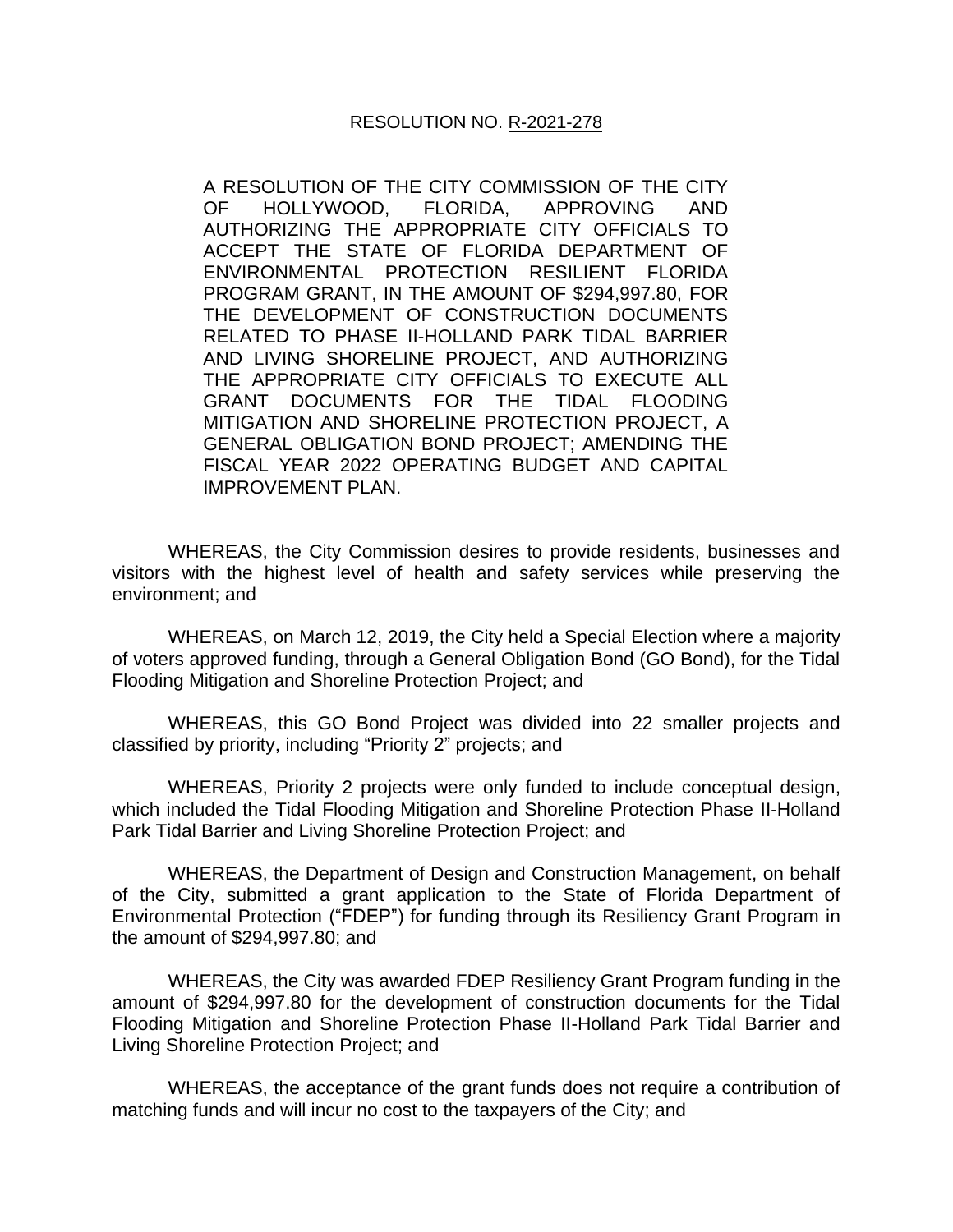WHEREAS, the Department of Design and Construction Management recommends that the City Commission authorize the appropriate City officials to accept the FDEP Resiliency Grant Program funds in the amount of \$294,997.80 and authorize the appropriate City officials to execute all grant documents to obtain the funding; and

WHEREAS, the Fiscal Year 2022 (FY 2022) Operating Budget was adopted and approved by the City Commission pursuant to Resolution R-2021-244 at the second Public Budget Hearing on September 23, 2021; and

WHEREAS, the FY 2022 Capital Improvement Plan was adopted and approved by the City Commission pursuant to Resolution R-2020-245 at the second Public Budget Hearing on September 23, 2021; and

WHEREAS, it is necessary to amend the approved FY 2022 Operating Budget and Capital Improvement Plan as set forth in the attached Exhibit "1."

NOW, THEREFORE, BE IT RESOLVED BY THE CITY COMMISSION OF THE CITY OF HOLLYWOOD, FLORIDA:

Section 1: That the foregoing "WHEREAS" clauses are ratified and confirmed as being true and correct and incorporated in this Resolution.

Section 2: That it approves and authorizes the appropriate City officials to accept the State of Florida Department of Environmental Protection Resiliency Grant in the amount of \$294,997.80 for the development of construction documents for the Tidal Flooding Mitigation and Shoreline Protection, Phase II-Holland Park Tidal Barrier and Living Shoreline Protection Project.

Section 3: That the appropriate City officials are authorized to execute any and all applicable grant documents and agreements in a form acceptable to the City Manager and approved as to legal sufficiency by the City Attorney.

Section 4: That these Amendments to the FY 2022 Operating Budget and FY 2022 Capital Improvement Plan for the Fiscal Year beginning October 1, 2021 and set forth in detail in the attached Exhibit "1," are adopted and authorized as Amendments and/or Adjustments to the Operating Budget and Capital Improvement Plan of the City of Hollywood, Florida, for the Fiscal Year 2022.

Section 5: That the Department of Financial Services is authorized to create and establish the necessary accounts to recognize the receipt of grant funding, if awarded, and to appropriate grant related funding as may be required.

Section 6: That this Resolution shall be in full force and effect immediately upon its passage and adoption.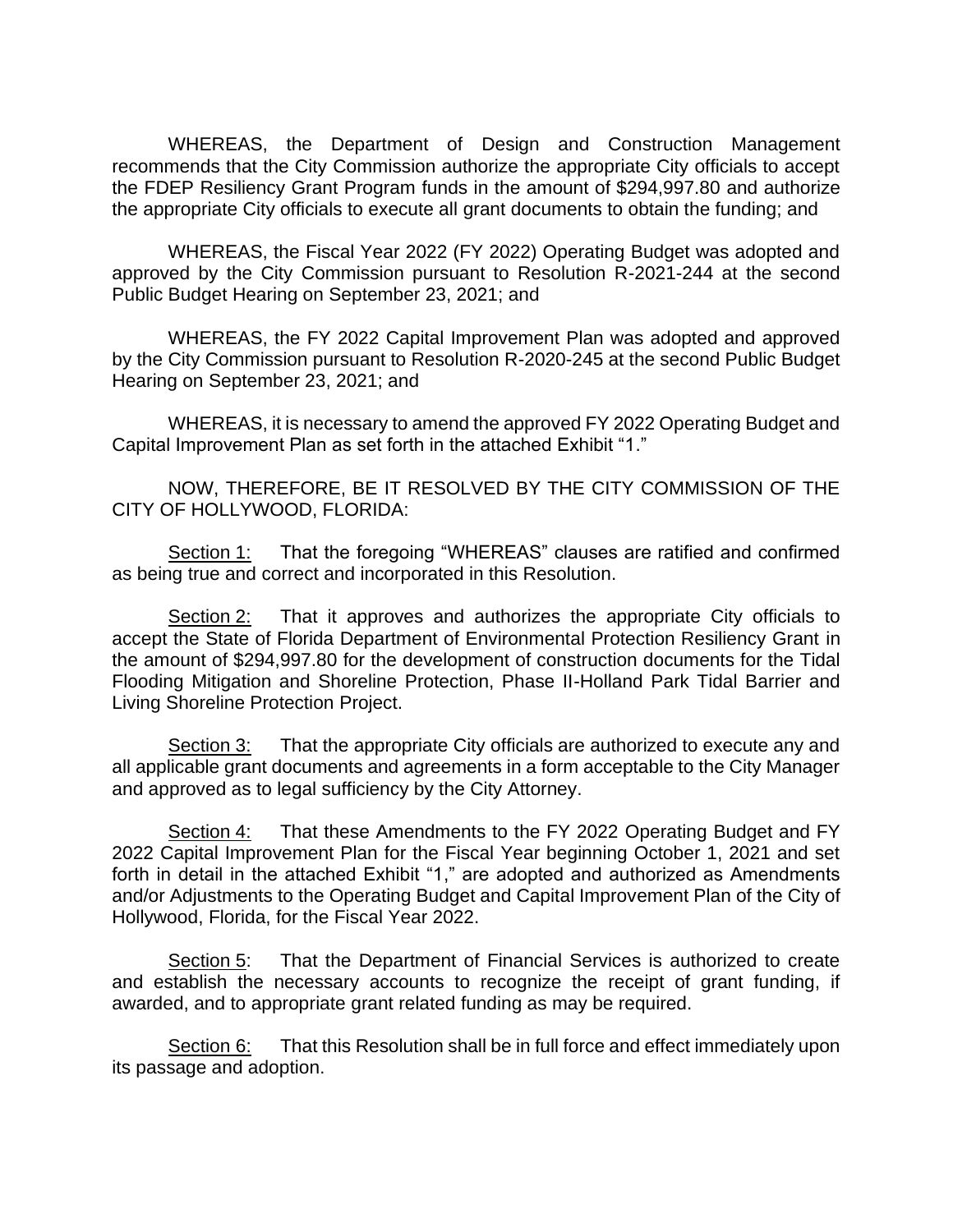A RESOLUTION OF THE CITY COMMISSION OF THE CITY OF HOLLYWOOD, FLORIDA, APPROVING AND AUTHORIZING THE APPROPRIATE CITY OFFICIALS TO ACCEPT THE STATE OF FLORIDA DEPARTMENT OF ENVIRONMENTAL PROTECTION RESILIENT FLORIDA PROGRAM GRANT, IN THE AMOUNT OF \$294,997.80, FOR THE DEVELOPMENT OF CONSTRUCTION DOCUMENTS RELATED TO PHASE II-HOLLAND PARK TIDAL BARRIER AND LIVING SHORELINE PROJECT, AND AUTHORIZING THE APPROPRIATE CITY OFFICIALS TO EXECUTE ALL GRANT DOCUMENTS FOR THE TIDAL FLOODING MITIGATION AND SHORELINE PROTECTION PROJECT, A GENERAL OBLIGATION BOND PROJECT; AMENDING THE FISCAL YEAR 2022 OPERATING BUDGET AND CAPITAL IMPROVEMENT PLAN.

PASSED AND ADOPTED this 3rd day of November, 2021.

JOSH LEVY, MAYOR

\_\_\_\_\_\_\_\_\_\_\_\_\_\_\_\_\_\_\_\_\_\_\_\_\_\_\_\_

ATTEST:

\_\_\_\_\_\_\_\_\_\_\_\_\_\_\_\_\_\_\_\_\_\_\_\_\_\_\_\_\_\_\_\_ PATRICIA A. CERNY, MMC CITY CLERK

APPROVED AS TO FORM AND LEGAL SUFFICIENCY for the use and reliance of the City of Hollywood, Florida, only.

\_\_\_\_\_\_\_\_\_\_\_\_\_\_\_\_\_\_\_\_\_\_\_\_\_\_\_\_\_\_\_\_\_ DOUGLAS R. GONZALES CITY ATTORNEY